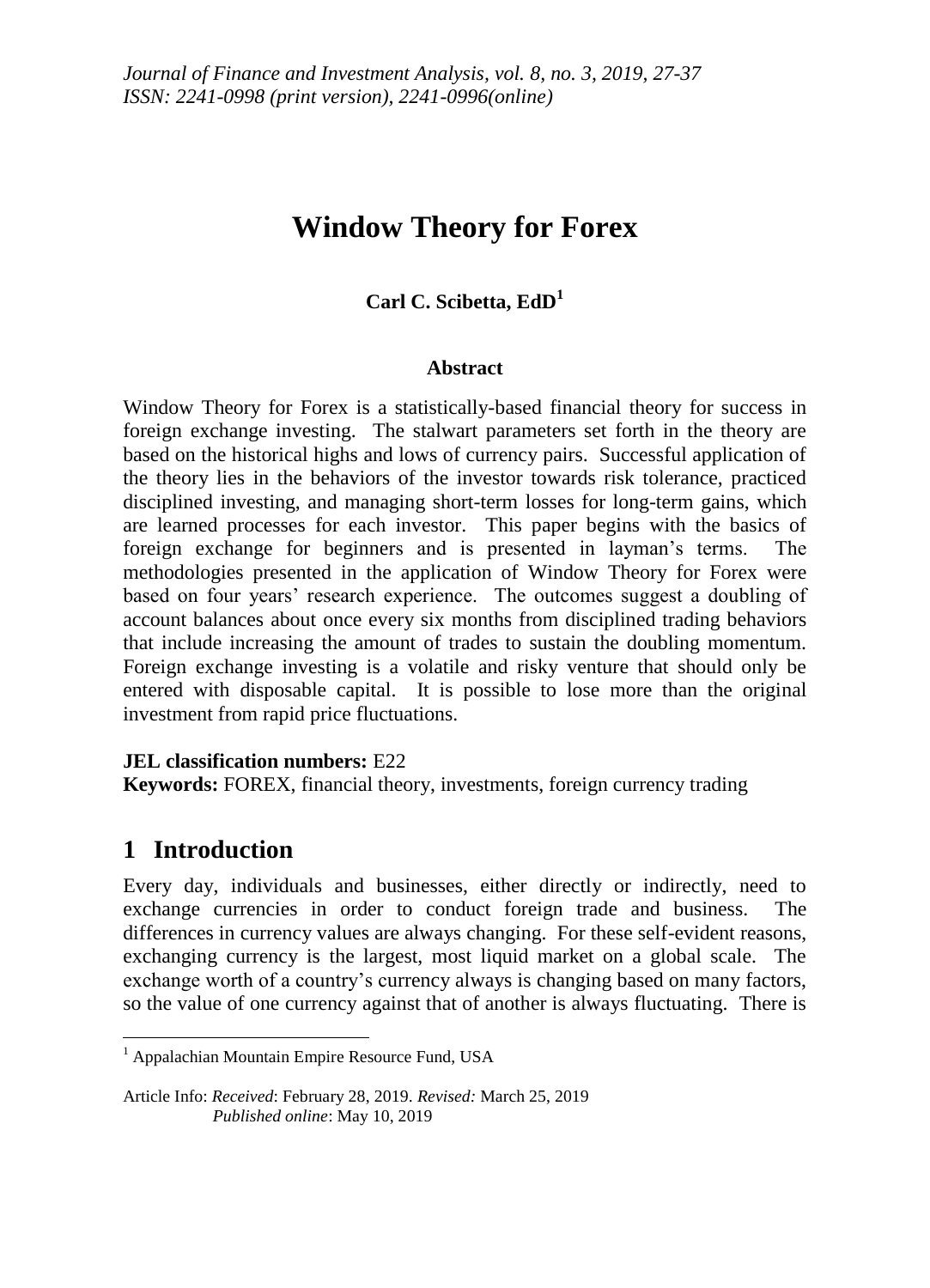no central global market for foreign currency exchange. Foreign currencies are paired with the value of one currency quoted against another, designated at X/Y. "X" is the base currency and is expressed in value of "Y" the dominant or quote currency. X/Y is expressed as how much of "Y" currency is needed to purchase one unit of "X" currency. In the U.S., transactions are acknowledged at the moment of the closing bell at the Chicago Mercantile Exchange (CME Group) when "closing prices" are declared for foreign currencies, determining their value in U.S. dollars against the previous day's closing price. Any differences are designated as rollover fees by forex brokerages and are paid into or out of trading accounts that are holding open positions in a currency pair. If a closing price value is higher than that of the day before, a rollover fee is paid into the accounts holding the currency based on "buy" positions from the previous day's closing. If a closing price is lower a rollover fee is taken out of accounts holding a "buy" position in that currency. If the position is a "sell" the process works in reverse. In forex trading, one is not actually buying or selling currencies. Forex trading is identified as opening a "buy" or "sell" position to buy or sell a currency pair at a certain price. "Buy" positions increase in value as the value of a currency pair goes up and vice versa. "Sell" positions increase in value when a currency pair goes down in value and vice versa.

#### **1.1 Important Preparation**

It takes money to make money. There are forex brokerages that allow investors to start with as little as \$50 and trade \$1 at a time. This implies that trades can be opened for a dollar. A standard lot is 100,000 units (1.0 lot). Brokerages can differ greatly. Most brokerages require a minimum of 10,000 units (also shown as 0.1 lots) of a currency to be traded. Mini-lots allow trades with fewer units. Investors should research and compare brokerage requirements. Most brokerages allow demo accounts, which are for practicing with virtual money, usually \$50,000. If all the money is lost, one can start again with \$50,000 in such play money. It is recommended that the Window Theory for Forex principles be practiced to master application. This is also a safe way to determine one's tolerance for risk and to practice risk management. There are dozens of currency pairs that can be traded, depending on the forex brokerage. There are major currencies and there are exotic currencies. Stay with the major currencies, for they will have lower pip (price interest point) differences. A pip is the smallest price move – 0.0001 – that a given exchange rate makes according to market moves. In forex trading accounts, currency pairs are shown at a SELL price and a BUY price. The difference is in pips and is what a brokerage charges per unit of transaction.

A pip is usually  $0.0001\%$  of the dominant currency's value  $(1/1000<sup>th</sup>)$ . This is one way brokerages make their money, even though they claim to be commission-free. It is the same concept when one purchases the actual currency at a currency exchange or bank. If one buys currency the bank will charge the higher "BUY" price. If one sells a currency to the bank, the bank will buy it at the lower "SELL" price. The difference is in pips, which is how currency exchangers make their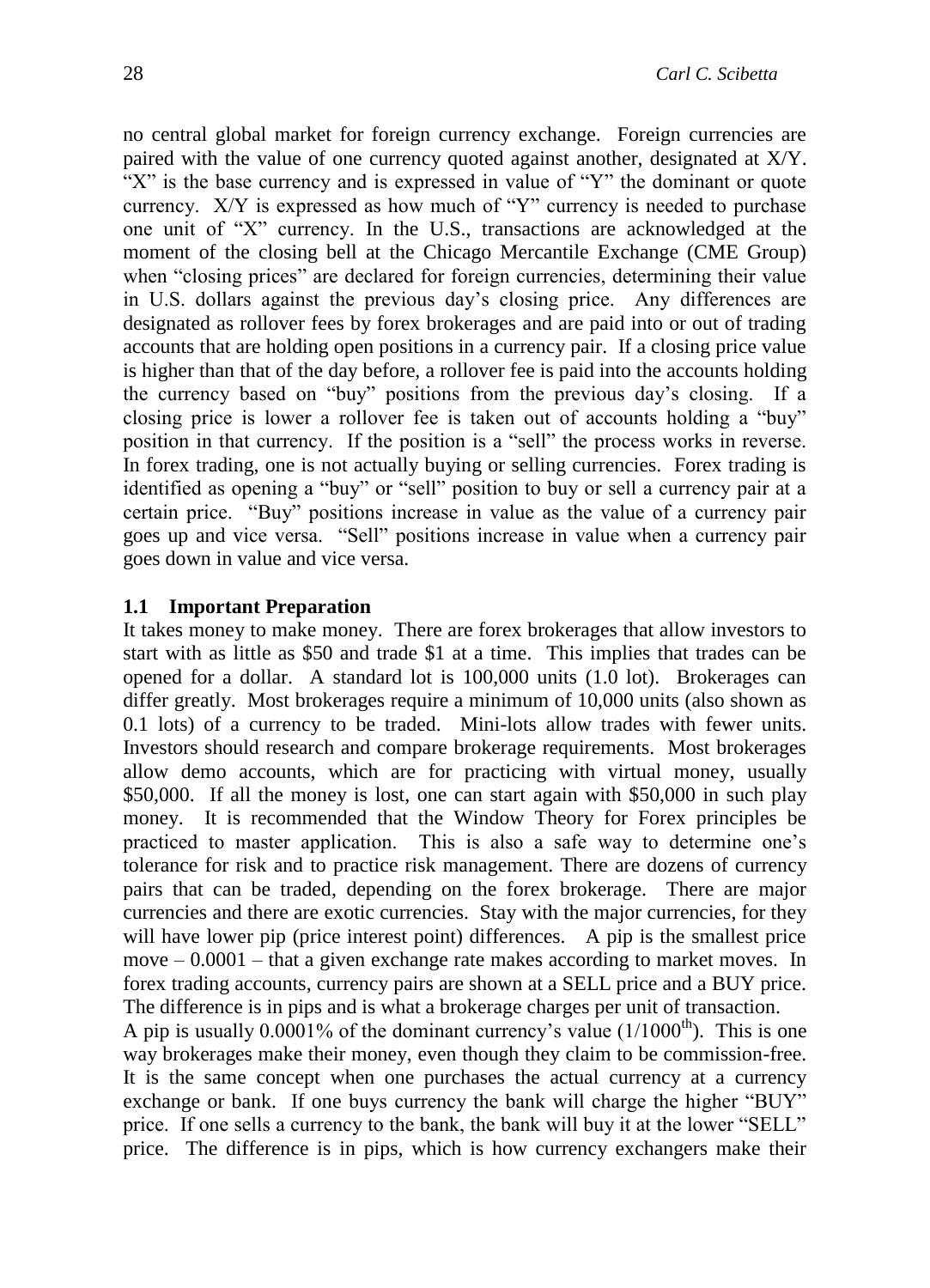money. When one opens and closes a position, the pip difference will be taken out of the transaction each way (which can fluctuate). Pip differences can be higher or lower depending on the time of day, among other factors.

Exotic currency pairs will have larger pip differences, which will cost more to trade. With Window Trading for Forex applications, the following currencies are recommended for consideration. Any one currency may be paired with another. Note how the forex market presents them, such as EUR/USD and not USD/EUR. The currency designators are in accordance with the International Organization for Standardization (ISO) parameters.

AUD – Australian Dollar CAD – Canadian Dollar CHF – Swiss Franc DKK – Danish Krone EUR – European Commonwealth Euro GBP – British Pound JPY – Japanese Yen NOK – Norwegian Krone NZD – New Zealand Dollar SEK – Swedish Krona USD – US Dollar

The foreign currency exchange market has an average daily trading volume of over \$5 trillion compared to the \$169 billion traded daily in the stock markets (Ploysuwan & Chaisricharoen, 2017). How does forex trading work? One is not buying or selling foreign currency, one is trading the opening or closing of positions – or rights - to buy or sell a currency pair at a certain price such as EUR/USD.

A pair is the value of one currency against the value of another. For example, EUR/USD means the value of  $\epsilon$ 1 in dollars. The inverse would be USD/EUR, the value of \$1 in euros. In forex markets, the pair is traded as EUR/USD. The first currency is the base currency and the second determines the value. So, EUR/USD is expressed in U.S. dollars and USD/EUR is expressed in euros.

How are profits generated? When a buy or sell position is opened, the right to buy or sell a certain currency pair at a certain price is obtained. What is generated is a premium, the difference between the current and last traded prices. That premium goes up or down in value as the currency pair fluctuates in value. Unlike stock options, there is no expiration date. Once a position is opened, it remains open until closed or the system closes it when the margin levels can no longer be supported.

What is a margin? For U.S. based brokerages, the margin rate is set at 50:1. This means for every dollar put up for collateral, \$50 of a currency pair can be controlled. For every dollar put up for collateral, there has to be another dollar in the trading account to back up the position. If the value of the position goes below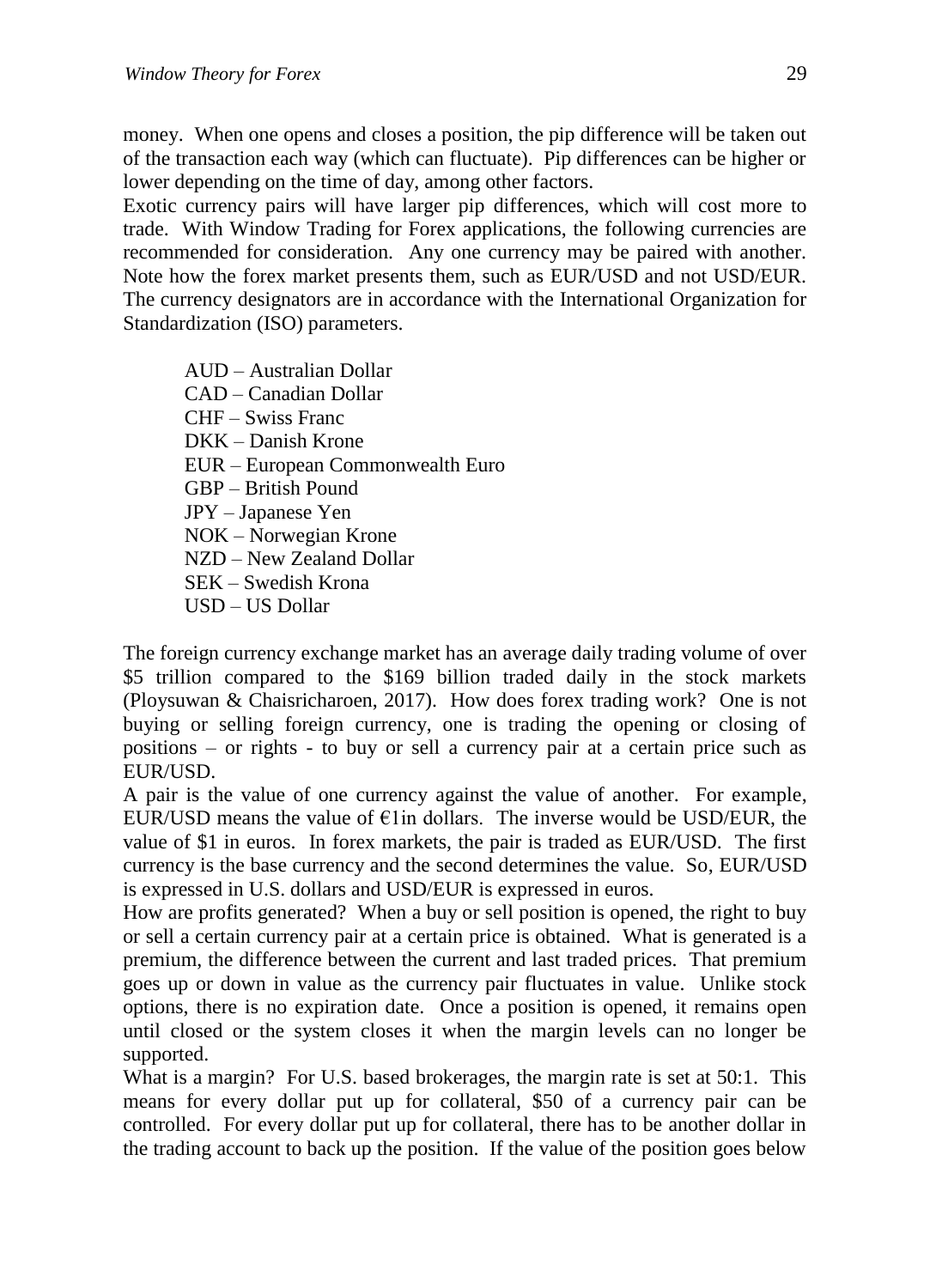a dollar, then the system will "cash out" the position and the loss can be more than what was invested.

One can lose more than the amount invested when the value of the currency pair moves so fast that by the time the system reacts to the loss, the loss may exceed the cost of opening the position. Sometimes currency pairs will "spike" in value so quickly that the system cannot respond fast enough. If currency pair values are decreasing in value, it is reasonable and prudent to take action.

If additional funds cannot be added quickly to shore up the losses, one can just close the position or part of the position to offset the margin requirement. If funds are available, one may add to the position at the new value. This is risk management.

In the U.S. foreign currencies are traded as commodities during Central Time. Foreign currencies also may be traded during business hours globally, but American holidays can affect when trades can occur. At 4 p.m. Central Time, the CME Group posts the closing prices. With a Monday's closing prices, rollover fees will be charged for three days (Saturday, Sunday, and Monday). If a position is opened and closed between 4 p.m. and 4 p.m. the next business day, no interest is charged because none was accrued. It works the other way, too. If a position has more value than the day before, the system will pay interest and sweep it into the trading account. The interest rate depends on the currency pair and the interest rate can fluctuate. One more note of preparation before discussing the Window Theory for Forex and its application. There are choices among the types of trading accounts available: a personal account, a business account (for capital generation), or a self-directed Individual Retirement Account (IRA). Each type will have different tax implications which only the investor can discern perhaps with the assistance of financial and tax experts.

To determine a course of action, decide on how much money to invest. Invest only money that can be expendable to lose. There are many ways to lose principal by (1) Becoming emotionally attached to losing trades, (2) Becoming greedy with success, (3) Not practicing patience or discipline in making trading decisions, (4) Poor risk management, (5) Not having more funds to add.

#### **2 Window Theory for Forex**

This is a fundamental education theory based on the statistical probability of success (which translates into profits). The successful application of this theory lies in the preparation of the investor's mindset, appetite for risk, and financial savvy. This theory provides the basic statistical principles. Risk management as suggested by this author will help investors make prudent decisions in the volatile world of forex trading. The risk management suggestions are presented in layman's terms. Before forging into forex trading, it is important to understand its basics, which also may be a good review for those who are in the 95% of forex traders who consistently lose their principal (DraKoln, 2008).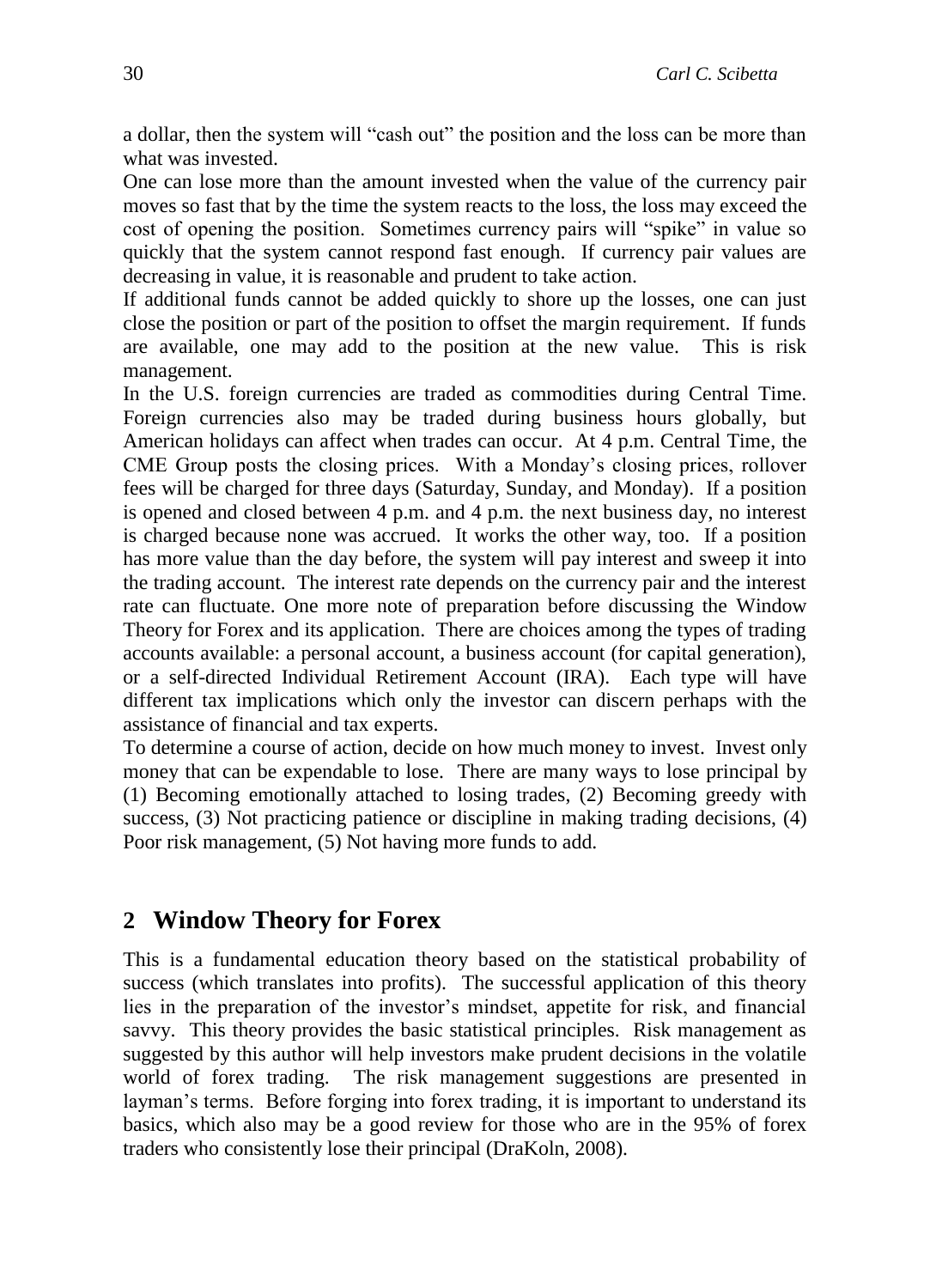The theory is presented with common-sense suggestions of how each principle works to be manipulated to one's advantage. For beginners, it would be wise to practice with the demo forex trading accounts that most brokerages offer. Confidence is about building faith into one's decisions and practicing with virtual demo trading accounts is a safe way to develop such a skill.

## **2.1 The Basis of Window Theory for Forex.**

Window Theory for Forex is based on the standard deviation formula:  $SD^2 = \sum |x-\mu|^2/N$ . Where SD is the Standard Deviation squared equal to the sum of the absolute value of the mean  $(x)$  minus the set of data points  $(\mu)$  squared divided by N. SD then is equal to the square root of the sum of the absolute value of the mean minus the set of data points squared divided by N. N is the number of data points in the population. SD is also identified by the Greek symbol Sigma (Ơ). The mean (x) is the average of all the data sets. One standard deviation from the mean is the distribution of the data points around the mean (plus or minus). In a normal distribution of a population of data points, one standard deviation is about 33% of all the data points around the mean or about 68% of all the data points. Two standard deviations of a normal distribution would be about 95% of all the data points from or toward the mean. Three standard deviations would be about 99.7% of all the data points in the population. Technology is in place where the calculations are already done and presented in graphs and text. The methodologies for Window Theory for Forex were based on the technological analysis of standard deviations.

## **3 Methodologies**

Research began with establishing four separate forex trading accounts with \$300 each. Four accounts were created to maintain diversity in open positions, minimize losses, and to exploit opportunities. The author decided to invest in \$1,000 increment lots. The margin percentage was capped at 30%, the amount of capital committed to leverage the trades. At 30%, the author would take profits or add funds to keep the margin balance below 30%. The incremental adding to a position helped to control risk. With U.S. forex accounts, it is first in, first out.

First in, first out means that the oldest open trade for that currency pair will be closed first. The author would take advantage of this when all the trades in a currency pair were profitable by closing out some of the older ones and leaving the newer ones to keep generating favorable rollover fees. Accounts were benchmarked once a week to establish a reference for return on investment and gain or loss for the week. Successful progress was not linear.

Accounts would be down during times of gaining and managing open positions. The overall slope was positive for the long term. During the four years of investing, no account was ever closed out for any reason. Margin percentages sometimes did hit 50% during times of extreme volatility. Funds had to be added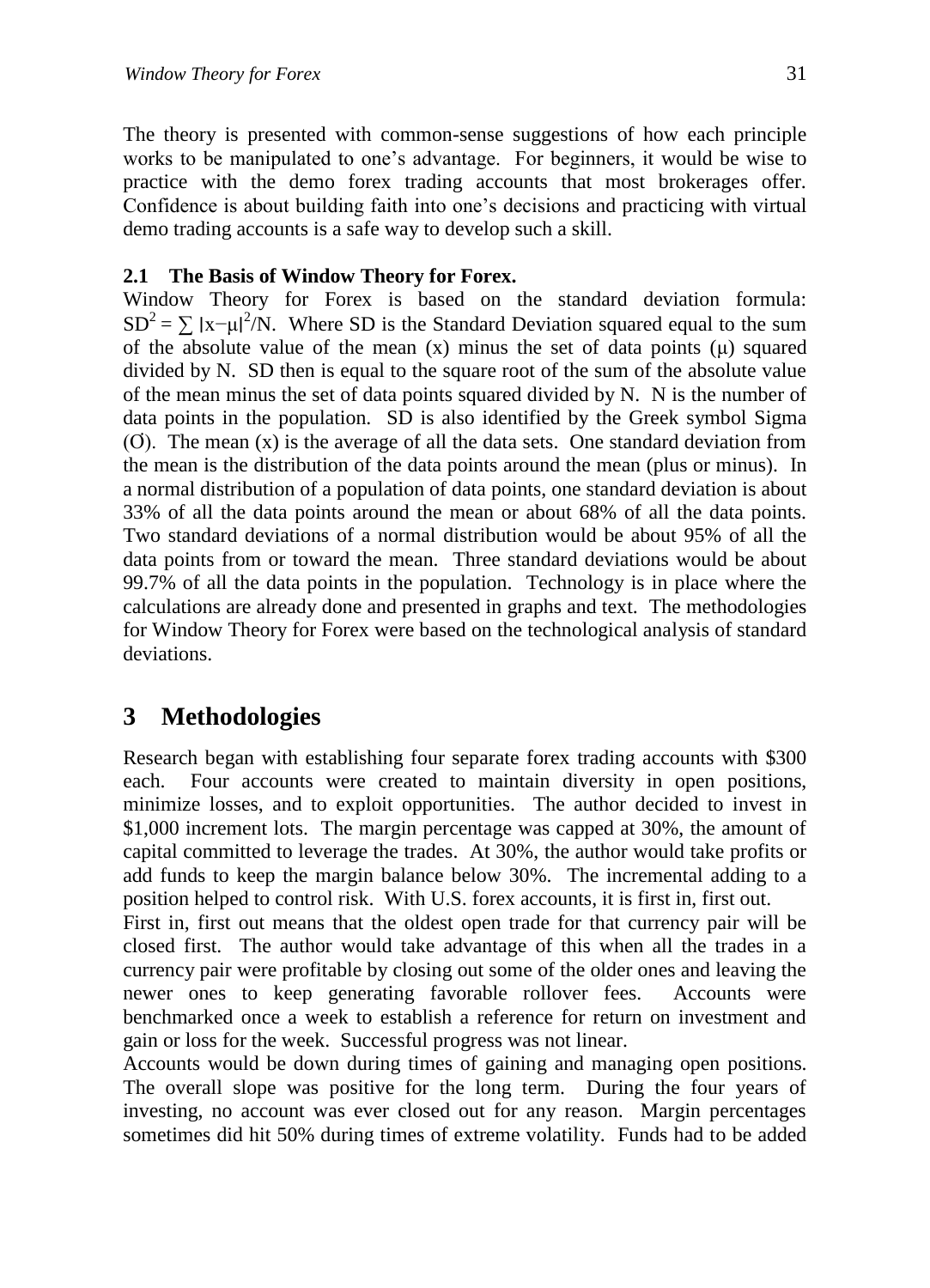or losing positions closed to avoid the system from closing the accounts. Funds were added in \$100 increments.

### **3.1 99.99% Success**

Window Theory for Forex is based on the statistical probability of success. Based on statistical history, observing a 30-year trading chart of any currency pair will show an extreme high and an extreme low. Success of 99.99% would have happened if one opened a sell position at the extreme high or have opened a buy position at the extreme low (or close to them). Whatever the current price is, it will be in between. Imagine if a position to sell was opened its highest 30 yearnpeak or a position to buy at its lowest 30-year peak. Such a position would be "golden" as interest is paid (from rollovers) over the years. Conduct research on the internet to find a suitable representation of a 30-year historical chart for the currency pair of interest. Odds are the 30-year extreme highs and lows are very unlikely to happen again, but possible to happen again. Forex brokerages can allow limit orders to be placed without charge or expiration. Unless the currency pair is approaching the 30-year highs or lows, it is unlikely the orders will be executed, but why not put them in place? Even if there is a breakthrough and the orders execute with losing values, take control of the opportunity by managing the risk. Managing risk can be accomplished in different ways. Can funds be added to hold the position? Can some positions be closed or partially closed to maintain the positions? Can new positions be opened if funds allow? When 30-year extremes are in effect, chances are they cannot hold that high or low for long and the window of opportunity will close. The usual scenario is it may be generations before those highs or lows become opportunities again. A smaller window may offer better chances for opportunity, but also increased risk.

#### **3.2. 85% Success**

Opportunities at this rate hover around the 15-year trading histories. Notice that the extreme highs and lows are less than the 30-year trading histories. The 15-year extreme high and low represents a percentage of the 30-year extremes that varies with currency pairs. As a rule of thumb, to have opened a position at either extreme would result in about an 85% chance of being profitable. It depends on how well the risk is managed. A

potential investor can conduct research on the internet to find a suitable representation of a 15-year historical chart. Unless the current highs and lows are close to the 15-year limits, it is not likely limit orders will be executed. Why not place limit orders on the extreme highs and lows anyway? It should not cost anything. Expiration dates can be added if one does not feel comfortable with an indefinite status.

Again, in the off-chance that the orders are executed, maintain risk management by adding funds, closing all or partial positions, opening new positions, or adding limit orders at higher (or lower) levels if funds allow. These risk management techniques can be practiced with demo accounts and should be mastered before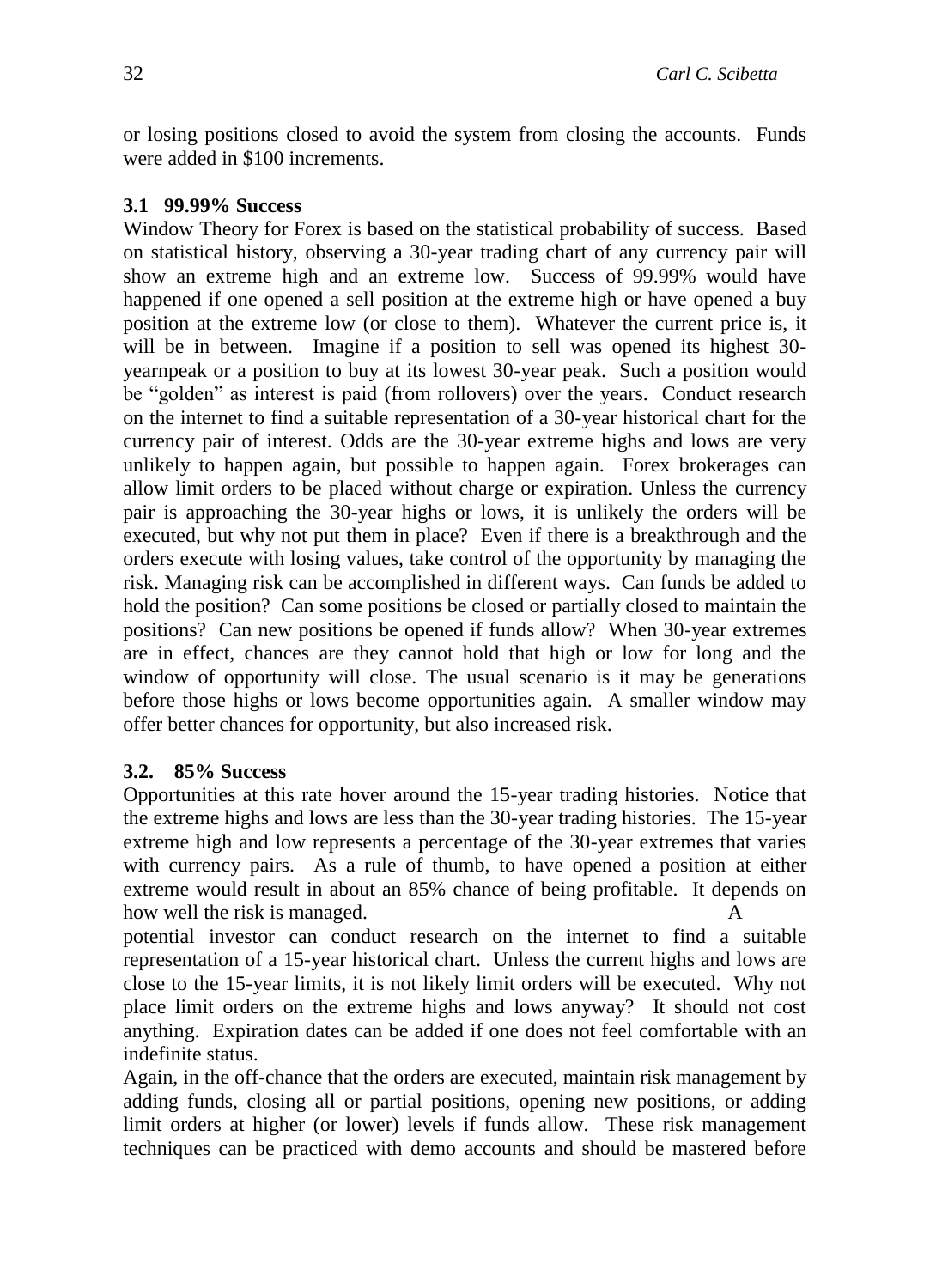engaging with real money. When practicing with demo trading accounts, be realistic. Even though there may be \$50,000 in virtual money, practice as if it were real money. If the intention is to open a trading account with \$50 and trade a dollar at a time, then practice that strategy with the demo account. What can be frustrating is when the currency-pair values get close to the extreme high or low and then reverse. Limit orders can be stepped to create a buffer zone for trading. See Fig 1. EUR/USD Historical Chart.



Figure 1: EUR/USD Simplified Historical Chart 2004 – 19.

The above graph is based on the following Table 1. EUR/USD Simplified Historical Table 2004 – 2019 showing the highs and lows for years 2004 to time of writing this manuscript in 2019 (Macrotrends, 2019).

| Year | High   | Low    |  | Year | High    | Low     |
|------|--------|--------|--|------|---------|---------|
| 2004 | 1.2815 | 1.1877 |  | 2012 | 1.3072  | 1.229   |
| 2005 | 1.3552 | 1.1811 |  | 2013 | 1.4339  | 1.3376  |
| 2006 | 1.215  | 1.1914 |  | 2014 | 1.3072  | 1.229   |
| 2007 | 1.4628 | 1.2924 |  | 2015 | 1.1839  | 1.0843  |
| 2008 | 1.5846 | 1.2574 |  | 2016 | 1.1804  | 1.0451  |
| 2009 | 1.4718 | 1.1969 |  | 2017 | 1.2063  | 1.0517  |
| 2010 | 1.4131 | 1.2911 |  | 2018 | 1.2427  | 1.1337  |
| 2011 | 1.4339 | 1.3376 |  | 2019 | 1.15666 | 1.13129 |

Table 1. EUR/USD Simplified Historical Table (Macrotrends, 2019).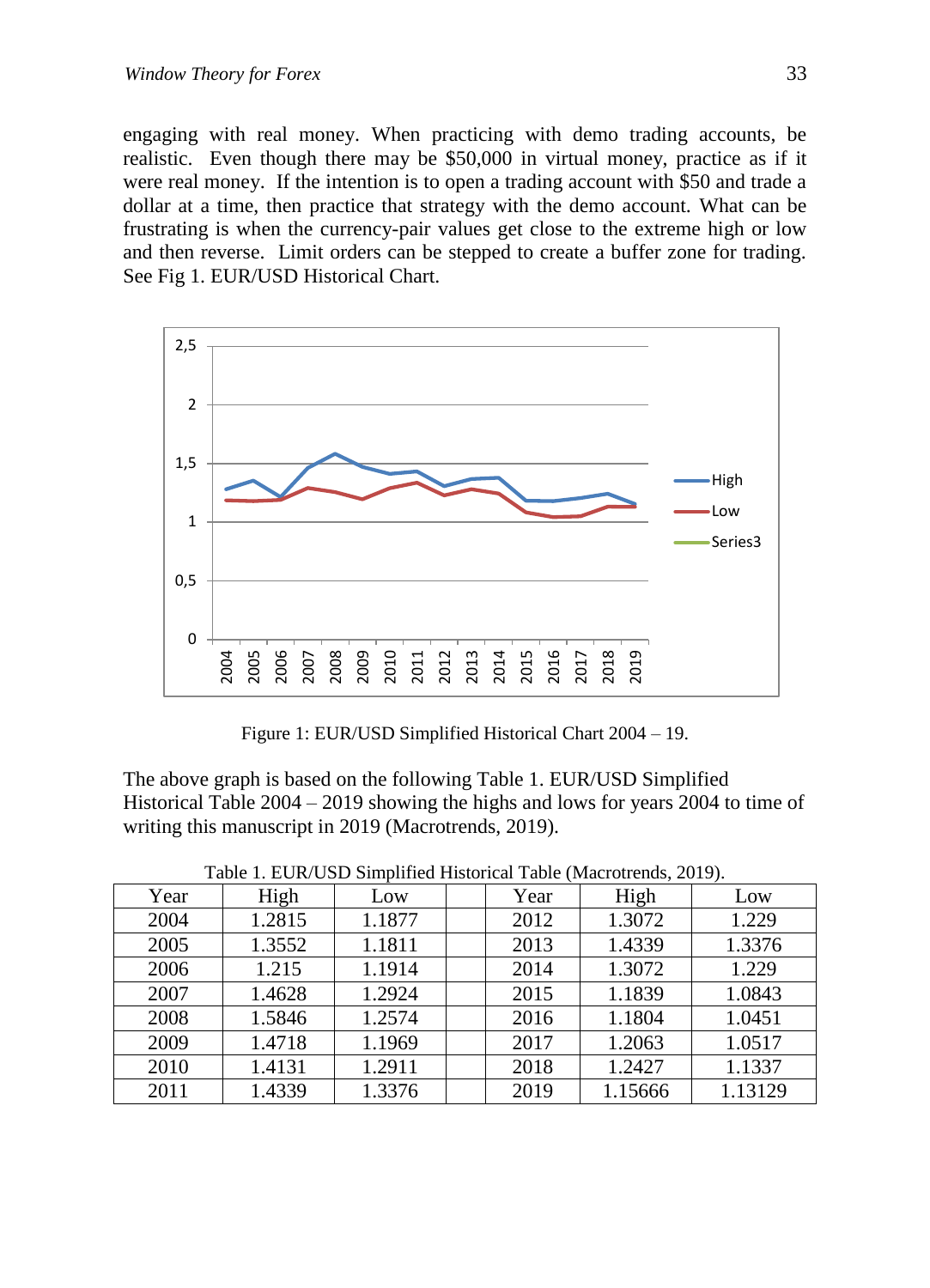## **3.3. Next Window for 70% Success**

Most forex brokerages will show the monthly time frame within their websites for a few years back. Forex traders will find the highs and lows still will be far and few in that time span. Nevertheless, one should place limit orders on the extreme high and low. Manage the risk for when the orders execute.

When to take profits? Some investors use trading signals. They come with a caveat: When looking at a trading signal, one must observe the time frame. For example, if the trading signal is based on a 15-min time frame, at what time was the trading signal issued? If it was more than 15 min ago, the trading signal is no longer viable. Automatic trading programs or trading bots cannot replace human intuition. Scientific algorithms, artificial neural networks, and other hybrid neural networks have been developed with some measure of success. Pathberiya, Tilakaratne, and Hansen (2017) developed an intelligent system for forex trading based on a hybrid artificial neural network combined with a generalized autoregressive conditional heteroskedastic (GARCH) approach that yielded a 57% success rate. GARCH is an algorithm based on a time series for estimating volatility in financial markets (Engle, 2001). The outcomes of these algorithms result in buy, hold, or sell decisions. Risk management requires more than buying, holding, or selling a position. The only thing predictable in trading forex is it is a volatile and unpredictable venture. The primary objective is capital preservation. Profit comes to those wait for the market to come to them. When the patience wears thin, one can go to the next and last window for a 50-50 chance of being profitable.

## **3.4. The 50% Success Window**

A 50% chance for success translates to a 50% chance of losing in trades. At this level, set limit orders for the lowest amount. The lowest amount is the base trade rate one has established for his/her trading account. Depending on the brokerage and trading account parameters, this can be \$1, \$10, \$100, \$1,000, and so on. Most forex brokerages will show the day and time frame which usually will go back less than a year. With an extreme high and low, there is a 50-50 chance of going past the limits which show the lowest unit of trade you can tolerate. Odds are the high or low eventually will be passed and limit-orders will have been executed, becoming a risk management endeavor. Risk management is making sure funds are available to absorb the losing rollover fees. A rule of thumb is to add to the position (if funds allow) for the first 50 pip loss as the currency pair passes or else close the position and reopen at the new level (if funds allow). When doing so, the loss will be recovered when the position eventually reverses. If the position's loss is more than 50 pips, there may be a losing trend. Close the position and check the weekly time frame to determine what may be going on. Set the limit orders on the weekly high or low to allow the market to play out. The market may come close to the high or low and reverse itself. This is where human intuition enters and can only come with practicing with demo trading forex accounts.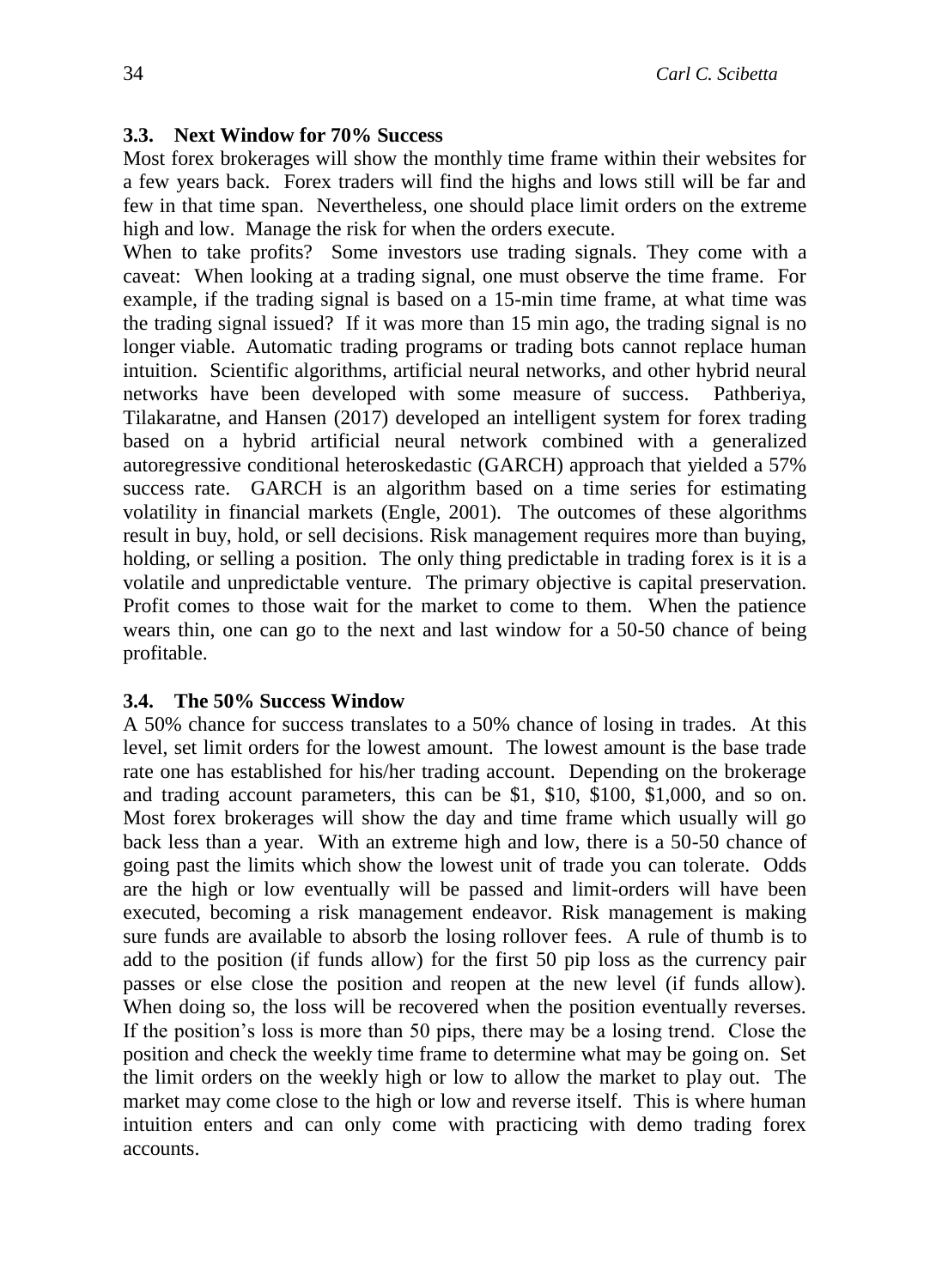## **4 Outcomes**

The account balances have doubled about every six months. The progress was non-linear. Losing trades were risk-controlled by adding funds, adding and/or subtracting positions, and taking profits wisely. When multiple trades of a currency pair were all profitable, the earliest ones would be closed out to take advantage of the Fibonacci Retracement. Fibonacci was an Italian mathematician during the Middle Ages. He determined a formula which has become known as the Fibonacci Sequence. The Fibonacci Sequence is found in all aspects of nature, is used to determine biometric characteristics, and in trading it is a technical analysis tool for determining resistance and support levels, known as the Fibonacci Retracement. In the Fibonacci Retracement, resistance levels are three tiers of price levels that a position's value may increase to from a set price, noted as R1, R2, and R3. Support levels are three tiers of price levels that a position may fall below a set price, noted as S1, S2, and S3. The overriding caveat is that forex prices are not always linear, and discontinuous price fluctuations can breakthrough resistance or support levels as if they were meaningless. As with any other technical analysis tool, one must take the application time frame used to help determine the feasibility of the information.

The author continues to trade the four forex accounts. To maintain the doubling momentum, positions are opened at about 10% of the account balance in \$1,000 increments. The 30% cap on margin levels remains in effect.

## **5 Conclusions and Recommendations for Practice**

#### **5.1 Greed and Overconfidence**

As the successful forex trader becomes proficient and profitable, it is easy to overestimate success and lose everything very quickly. A disciplined trading strategy can be developed and followed to maintain success. As one's balance grows, one must adjust trades to maintain the momentum of profiting. A spreadsheet is suggested to manage the success. Pick a day and update the account's progress on a weekly basis. Formulas can measure weekly return on investment (ROI). The weekly sequence can be extended to the year-end. A formula can be placed that will show the annual average ROI as it changes weekly. It is suggested to add a row for showing the week to week difference of gain or loss. The progression is not linear. Why? Because when positions are being opened, the tendency is for the trade to be a losing position. Through astute risk management by adding funds to the account, opening additional positions, and closing losing positions, the window eventually closes, and trades become profitable. The majority of trades for the author have been at the monthly (70%) and daily (50%) levels. As long as the positions remain profitable, interest (rollover fees) is earned and posted on a daily basis. When all the trades are profitable, a good technique for risk management is to cash out all but the most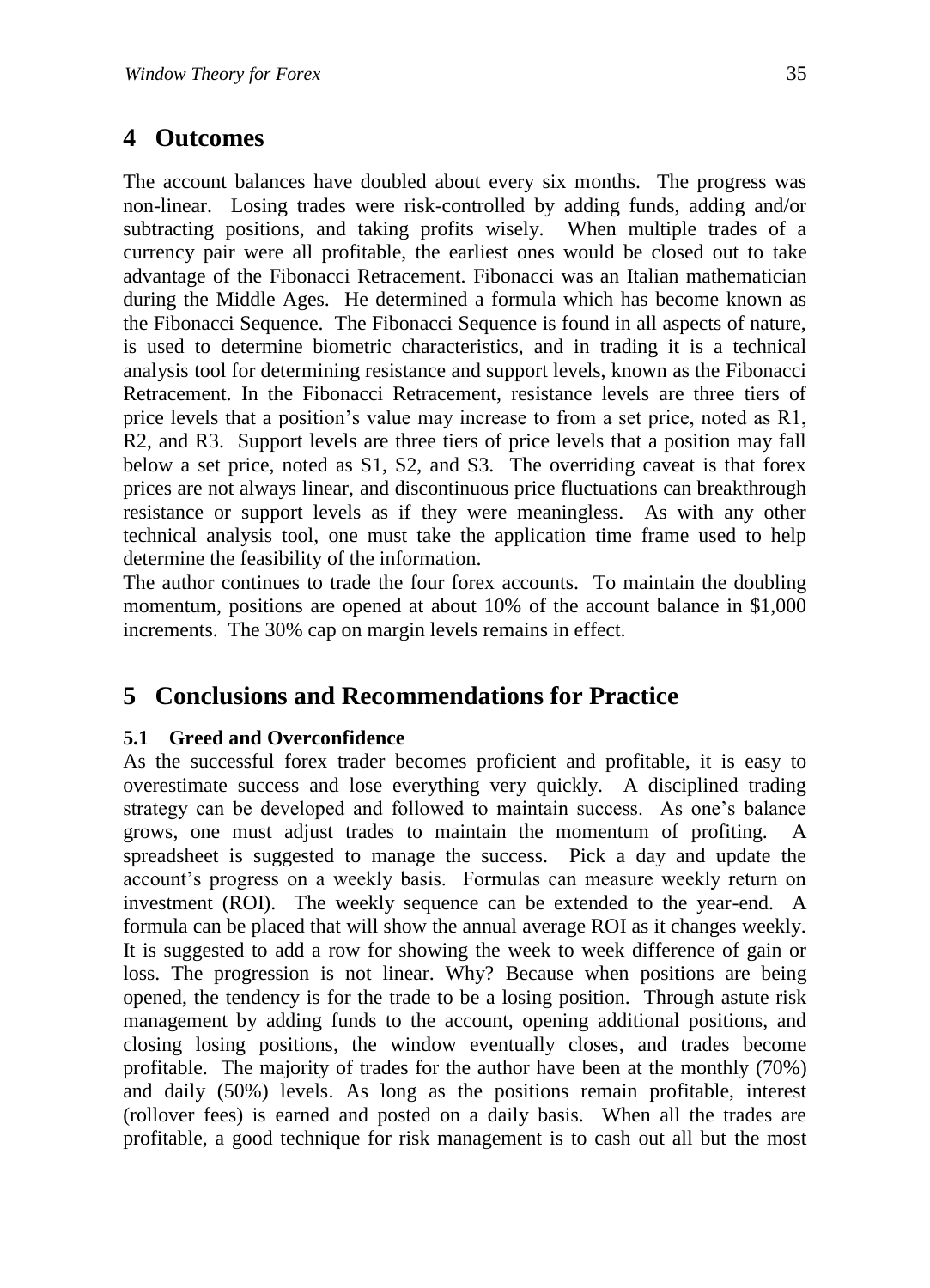profitable position. Any other limit-orders will be beyond the boundary of the position (lower for buy orders, higher for sell orders). If there is a breakthrough of one's holding position, these risk-management techniques may be applied to establish a stronger position when the window of opportunity closes again. The author's experience has been to double the trading account balance every six months or so for the past four years. The last risk management technique to practice and develop (as funds allow) is to increase the initial limit-orders. As the available trading funds increase, so should the initial limit-orders by 10% of the available funds to trade. Invest for the long term.

## **5.2. Forex Trading Risks**

Trading in foreign currencies can be a challenging and potentially profitable opportunity for investors. However, before deciding to participate in the forex market, consider your investment objectives, level of experience, and risk tolerance. Most importantly, do not invest money you cannot afford to lose. Practice with demo accounts to gain experience and confidence. There is considerable exposure to risk in any forex transaction. Any transaction involving currencies involves risks including, but not limited to, the potential for changing political, institutional, and/or economic conditions that may affect the price or liquidity of a currency substantially. Forex speculation investments also may be susceptible to sharp rises and falls as the relevant market values fluctuate. The leveraged nature of forex trading means any market movement will have an equally proportional effect on a trading account. This may have positive or negative effects on a trading account. Not only may investors get back less than they put, but with higher risk strategies, investors may lose all they put in or more. It is for this reason that when speculating in such markets, only use risk capital.

## **5.3. Risk Disclaimer for Forex Trading**

Investing on margin carries a high level of risk and may not be suitable for all investors. Past performance is not a promise of future results. The high degree of leverage can work against a trading account (loss) as well as for it (profit). Before deciding to invest in forex, a potential investor should carefully consider his/her investment objectives, level of experience, and risk tolerance. One could sustain a loss of some, all, or more than the initial investment. A potential trader should not invest money he/she cannot afford to lose. Potential investors should be aware of all the risks associated with forex trading and seek advice from an independent financial advisor and/or tax expert.

## **5.4. Benefits and Risks of Leverage**

Leveraged trading provides traders the opportunity to enter into a position worth many times the account value with a relatively small amount of money. This leverage can work with a trading account profit as well as against a loss. Even though the forex market offers traders the ability to use a high degree of leverage,